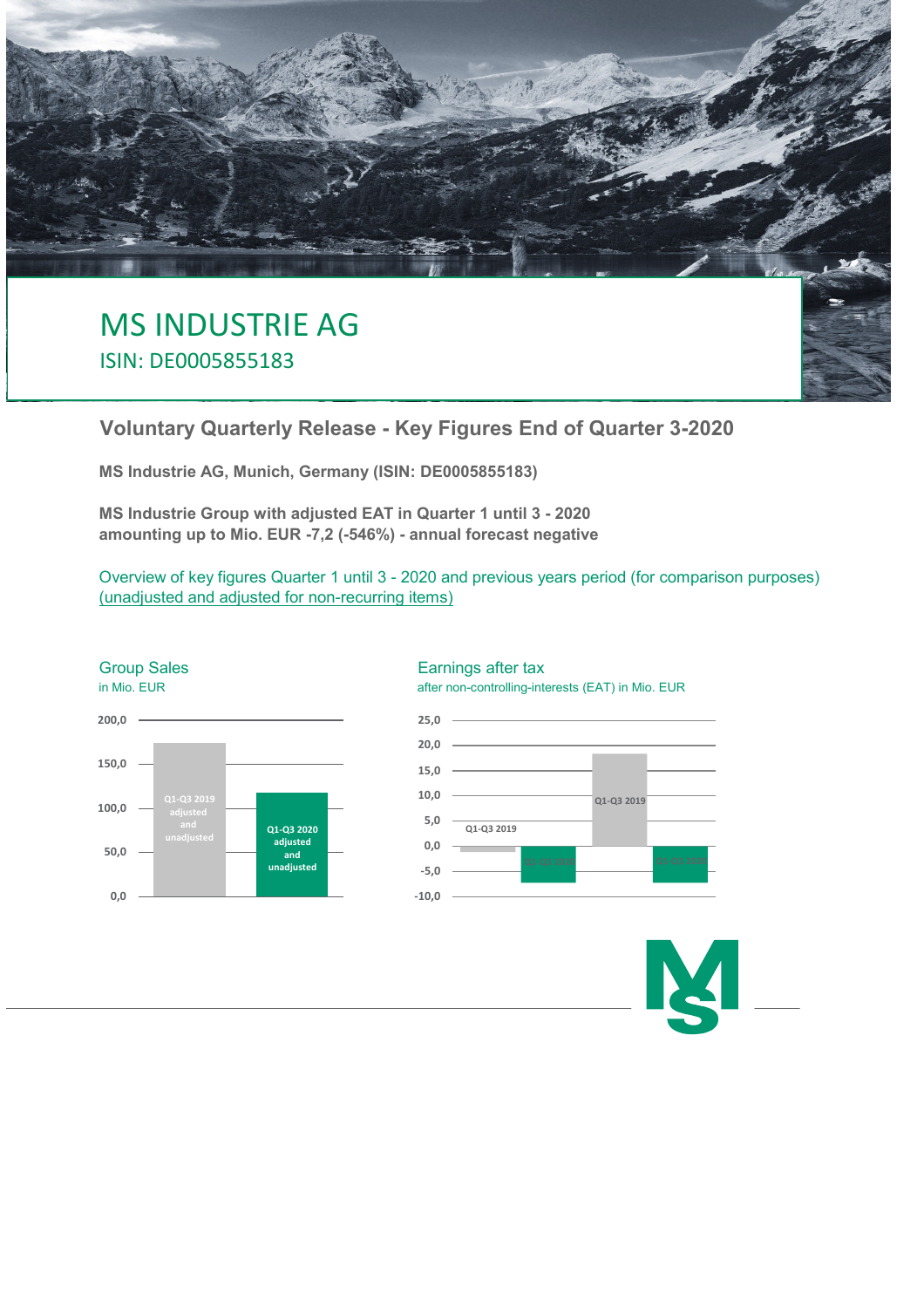

#### **Munich, November 20th, 2020**

Dear Shareholders, dear Employees and Business partners,

MS Industrie AG, Munich (ISIN: DE0005855183), based on the audited key figures of overall fiscal year 2019 and the unaudited key figures of  $1<sup>st</sup>$  half of fiscal year 2020, published August 27, 2020, presents on a voluntary base, selected, unaudited, quarterly IFRS-figures for Q1-Q3-2020, according to which adjusted Q3 is showing expectedly a satisfactory development again, reflecting the impacts of the ongoing economic crisis, mainly caused by the Covid-19-Pandemic.

For the MS Industrie-Group, the first 9 months of 2020 were, as expected, already marked by significantly lower revenue compared with the prior-year period mainly due to the sale of a large part of the existing "Powertrain" order backlog, or more precisely: the sale of the existing long-term order for the production of valve train systems for the Daimler Group's "World Engine" production at the "Webberville" location in the US to the Gnutti Carlo Group (Gnutti Carlo S.p.A., Maclodio / Italy, or "Gnutti" for short) with effect from April 10, 2019. In the first 9 months of 2020 - following the partial sale of the US-activities as of April 10, 2019 - this applies in geographical terms primarily to the Group's US location and in segment terms to the "Powertrain" segment. In total, the sales revenues of the individual companies are around -32 % below the previous year's figures, primarily due to the economic impact of the Covid 19-Pandemic. Around 41 % (around Mio. EUR 23) of the decline in sales in the 1st 9 months of 2020 are due to the partial sale of the US activities in the previous year. In total, mainly due to the effects of Covid 19, the sales revenues of the individual companies are significantly lower than the planned figures.

Both in the **Powertrain Technology Group**, also briefly: **"Powertrain"**, and in the **Ultrasonic Technology Group**, also briefly: **"Ultrasonic"**, the sales development in Q1-Q3 was different. Turnover of business unit "**Powertrain**" on the one hand with a decrease of approximately -40,4% is significantly below the sales of the previous year´s period. Turnover of business unit "**Ultrasonic**" with approximately -1,3 % is slightly below the sales of the previous year´s period.

Sales revenues of business segment "Powertrain" made for a percentage of approximately 70 % and sales revenues of segment "Ultrasonic" made for a percentage of approximately 30 % to the consolidated group sales in Q1-Q3-2020.

Order backlogs end of September 2020 amounted to a total of around Mio. EUR 96,6 (i.e. around -11,1 % below the average order backlog in the previous year); thereof in the "Ultrasonic"-segment with around -15,6 % significantly and in the "Powertrain"-segment with around -8,8 % slightly below the average order backlog of the previous year.

The earnings performance of MS Industrie-Group in Q1-Q3-2020 was not satisfactory in terms of the essential earnings indicators, particularly earnings before interest, taxes, depreciation and amortization – **EBITDA** - , operating earnings before interest and tax - **EBIT** - , earnings before tax - **EBT** - , earnings after tax - **EAT** - and last but not least **"Earnings per Share" – "EPS" -** .

This is against the background of an European commercial vehicle market which, although developing positively again in the short term, with a year-on-year increase in registrations of +13,3 % in September 2020 (registrations in Germany: +17,6 %), but with a cumulative, Europe-wide decline of -24,5 % in the 1st-3rd quarter of 2020 compared to the same period of the previous year, as confirmed by the current, periodic evaluations, as of 23. October 2020 of the "ACEA" ("Association des Constructeurs Européens d'Automobiles", Brussels). The European market for heavy commercial vehicles over 16 tons has developed even less positively across Europe with a drop in registrations of -34,9 % in the 1st-3rd quarter of 2020 compared to the same period of the previous year (drop in registrations in Germany: -33,5 %) (source also: "ACEA", as of 23. October 2020). Although these figures are not yet positive, we expect a certain stabilisation of the truck economy at an actual level in the 4th quarter of 2020, provided there is no second large-scale "lockdown" for the production industry.

# **Key figures and developments are as follows:**

**Total consolidated revenues** of MS Industrie-Group in the reporting period are at **Mio. EUR 118,3**  (prev. Mio. EUR 174,7), and therefore significantly below the level of the previous year's revenues in Q1-Q3 period.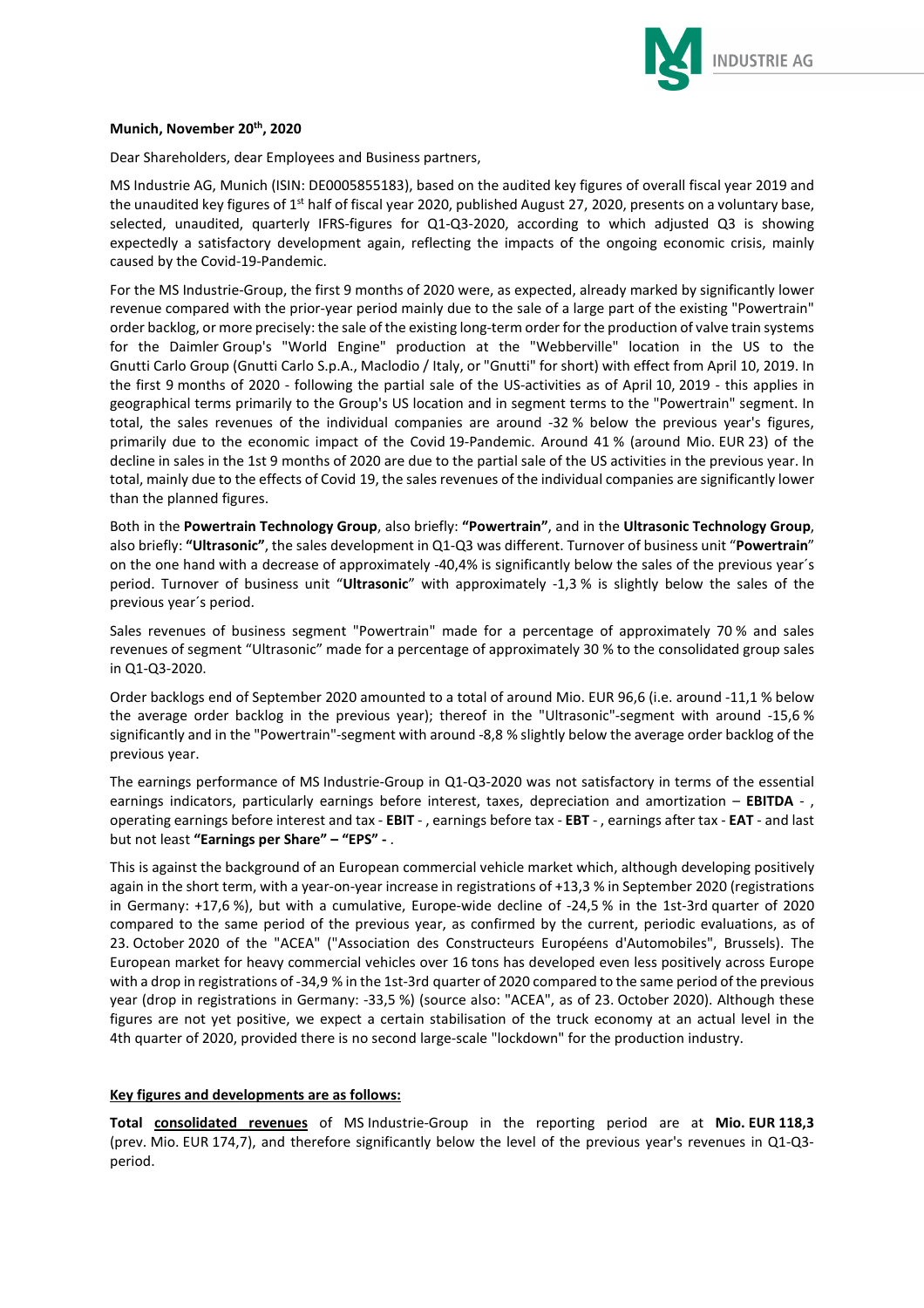

## **MS Industrie AG generated,**

for **Q1-Q3 2020** in the Group:

- Accumulated earnings before interest, taxes, depreciation and amortization - **EBITDA** - in the amount of **Mio. EUR +1,2 (**prev. adjusted Mio. EUR +11,2)

and for **Q3-2020,** only, in the Group:

- Earnings before interest, taxes, depreciation and amortization - **EBITDA** - amounting to **Mio. EUR +4,0**  (prev. Mio. EUR +2,1).

#### **Key figures for Q3-2020 (July to September 2020) are as follows:**

In the actual reporting period Q3-2020 and in the previous year´s period there have been no non-recurring items with a significant influence on profit and loss, therefore no adjustments have been made.

Total **consolidated revenues** for Q3 amount to **Mio. EUR 45,2** (prev. Mio. EUR 50,2), total **factory output** amounts to **Mio. EUR 44,6** (prev. Mio. EUR 55,0).

Earnings before interest, taxes, depreciation and amortization - **EBITDA** – in Q3 amount to **Mio. EUR +4,0** (prev. Mio. EUR +2,1). Operating earnings before interest and tax - **EBIT** - in Q3 amount to **Mio. EUR +0,6** (prev. Mio. EUR -1,3). Earnings before income tax - **EBT** - amount to **Mio. EUR 0,0** (prev. Mio. EUR -1,8) and the result after taxes and minority interests - **EAT** – amounts to around **Mio. EUR +0,5** (prev. Mio. EUR -1,7).

## **Key figures for the 1st 3 quarters of 2020 (January to September), in previous period substantially adjusted by non-recurring items of Q2-2019 period, as specifically described below, are as follows:**

After concluding a purchase agreement on March 22, 2019, the wholly-owned Germany based subsidiary MS Powertrain Technologie GmbH, Trossingen, sold the production of the valve train systems for the Daimler "World engine" in the USA including all related machinery, current assets and employees to Gnutti Carlo Group, USA for a purchase price of USD 40 million, thereof USD 16 million to be paid by April 2022 in three annual instalments bearing interest; the sale has resulted in gains from deconsolidation of around EUR 19,5 million after tax in the second quarter of 2019, which were reported in other income. In the actual year's period there have been no non-recurring items with a significant influence on profit and loss, which had to be eliminated.

Cumulative **total revenues** in the 1<sup>st</sup> 3 quarters of 2020 amount to Mio. EUR 118,3 (prev. Mio. EUR 174,7), with -32,3 % being significantly below the previous year's first 3 quarters and significantly below plan.

Total **factory output,** inclusive changes in inventory, totaling to around Mio. EUR 0,0 (prev. Mio. EUR 7,1), is **Mio. EUR 118,3** (prev. adjusted Mio. EUR 181,8) and with -34,9 % adjusted also significantly below previous year´s period output as well.

In the regional sales market **USA / Canada ("North America")** the achieved revenues in Q1-Q3-2020 are totaling to around **Mio. EUR 13,4** (prev. Mio. EUR 47,2) in absolute terms. Thus, with a significant decrease still around **11 %** (prev. 27 %) of consolidated total revenues of the MS Industrie-Group in Q1-Q3-2020 have been achieved in the North-American market.

**Gross profit** amounts to **Mio. EUR 62,6** (prev. adjusted Mio. EUR 88,5) significantly below previous year´s period. The adjusted **gross profit margin** has increased slightly by **2,3** percentage points from 50,6 % to **52,9** %.

Earnings before interest, taxes, depreciation and amortization - **EBITDA** – in Q1-Q3 amount to **Mio. EUR +1,2** (prev. adjusted Mio. EUR +11,2), operating profits before interest and tax - **EBIT** - amount to **Mio. EUR -8,8** (prev. adjusted Mio. EUR 0,4). Profits before income tax - **EBT** – in the group in Q1-Q3 amount to around **Mio. EUR -10,4** (prev. adjusted Mio. EUR -1,3). The results after taxes and minority interests - **EAT** - in Q1-Q3 amount to around **Mio. EUR -7,2** (prev. adjusted Mio. EUR -1,1).

The difference between adjusted earnings before tax (EBT) and adjusted net profit after tax (EAT) in Q1-Q3 is primarily due to **deferred tax income** amounting to **Mio. EUR 3,1** (prev. **deferred** tax expense Mio. EUR -1,5).

**Total Consolidated Comprehensive Income** for Q1-Q3-2020 before adjustments amounts to **Mio. EUR -7,6** (prev. Mio. EUR +15,6). The difference between earnings after tax (EAT) and the **total comprehensive income after income tax** in Q1-Q3 primarily results from **foreign currency translation differences (EUR-USD)** recognized in other comprehensive income ("OCI") without profit impact in a total amount of **Mio. EUR -0,2** (prev. Mio. EUR -2,4) as well as **changes in the value of financial assets and investments** in a total amount of **Mio. EUR -0,2** (prev. Mio. EUR -0,3).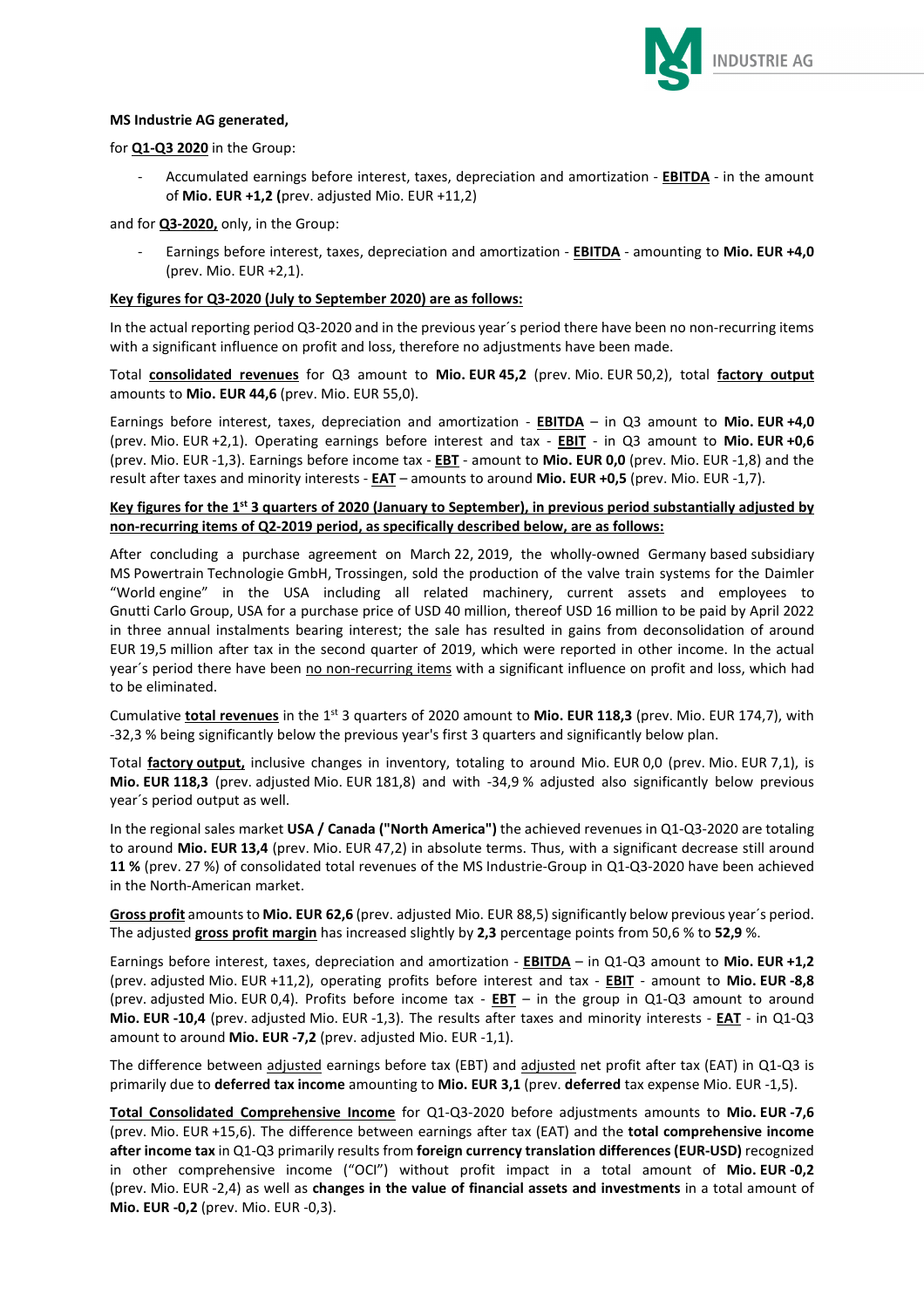

Adjusted **Earnings per share - "EPS" -** in Q1-Q3-2020 attributable to the shareholders of the parent company MS Industrie AG in accordance with IAS 33 amount to **EUR -0,24,** based on the weighted average number of shares issued until September 30, 2020 (29,8 million shares (basic and diluted)); in previous period adjusted earnings per share basic and diluted amounted to EUR -0,04 (based on the weighted average number of 29,9 million shares).

As at September 30, 2020, **Cash and cash equivalents** in the group amount to **Mio. EUR 6,7** (December 31, 2019: Mio. EUR 9,2). **Liquid funds** are positive and as at September 30, 2020 amount to **Mio. EUR 0,8** (December 31, 2019: Mio. EUR -1,3). This means an increase compared to the ending balance of 2019 by Mio. EUR -1,3. The increase in liquid funds is mainly due to positive cash flows generated from operating activities.

The Group's **equity ratio** has decreased slightly compared to December 31, 2019 and as at September 30, 2020 amounts to **36,7** % (December 31, 2019: 37,1 %), while the total assets have been slightly decreasing by -9,0 %. The slightly decreased equity ratio is primarily due to the negative total consolidated comprehensive income. In absolute figures, **equity and non-controlling interests** have decreased by Mio. EUR -7,6 to **Mio. EUR 69,1**  (December 31, 2019: Mio. EUR 76,7).

The **number of employees** in the group has been decreased down to **994 permanent employees** as at September 30, 2020, according to plan, compared to 1.093 permanent employees as at December 31, 2019.

The Covid 19-pandemic will have a negative impact on financial figures of the whole financial year 2020. Up to date, the following significant developments have been noted:Due to big customer plant closures, the Powertrain segment's production sites in Trossingen and Zittau, Germany, were also reduced to minimum operation from mid-March to mid-April 2020 and a large part of the workforce was on short-time working. On April 20 and 23, 2020 respectively, production was ramped up again, but not to full capacity. The Spaichingen production site of the Ultrasonic segment was affected to a lesser extent and is currently operating at around 90 % capacity. Only slight declines in demand have so far been recorded at the Grünhain-Beierfeld production site. In contrast, the site in Webberville/USA was closed by degree until May 10, 2020, with the prospect of subsidies from the US government ("Paycheck Protection Program").

Due to the effects of the Covid-19-pandemic, which has been rampant worldwide since the beginning of 2020, we expect significantly lower consolidated industrial sales of around EUR 163 million for the 2020 financial year - compared to the adjusted key figures for the previous year - with significantly lower operating EBITDA, EBIT and EBT, so that we ultimately expect consolidated net income for the year to be significantly below the level of the previous year. According to the consolidated projections, the gross profit margin (cost of materials as a percentage of sales revenues) should develop positively and the EBIT margin from current business should be clearly negative, with a significant deterioration in earnings per share. Based on the expected clearly negative consolidated net income for the year, a corresponding decrease in consolidated equity is expected for 2020. It is expected that the cash flow from operating activities will again develop significantly worse than in the previous year. With regard to the cash flow from investing activities, we expect significantly negative changes compared to 2019, in particular due to the discontinuation of the positive effects of the partial sale of the USA in the previous year (without the partial sale of the USA, no significant changes compared to the previous year). Due to the expected developments, the gearing ratio and the equity ratio will decrease slightly.

The Executive Board and the management of MS Powertrain Technologie GmbH have decided to shut down the production of the subsidiary MS PowerTec GmbH in Zittau. Around 60 jobs at the **Zittau** location will be affected by this measure. Since mid-2019, the market environment has already deteriorated considerably - mainly due to the ongoing "diesel discussions" - and capacity adjustments have become necessary. The situation has recently been exacerbated by additional slumps as a direct result of the measures taken to combat the pandemic. The developments of recent months and the politically demanded upheaval in the automotive world unfortunately make this measure unavoidable for the MS Industrie Group. In addition, the automation, digitalization and area densification of production at the main site of MS Powertrain Technologie GmbH in Trossingen are being driven forward more intensively. In this way, the MS Industrie Group is consistently adapting its capacities and cost structures to the changed market environment in order to secure its profitability for the future. The company property owned by MS PowerTec GmbH in Zittau is to be offered to third parties for industrial use from next year onwards. The subsidiary MS Ultraschall Technologie GmbH is not affected by the aforementioned capacity adjustment and is currently recording a stable order intake, which has recently started to increase again.